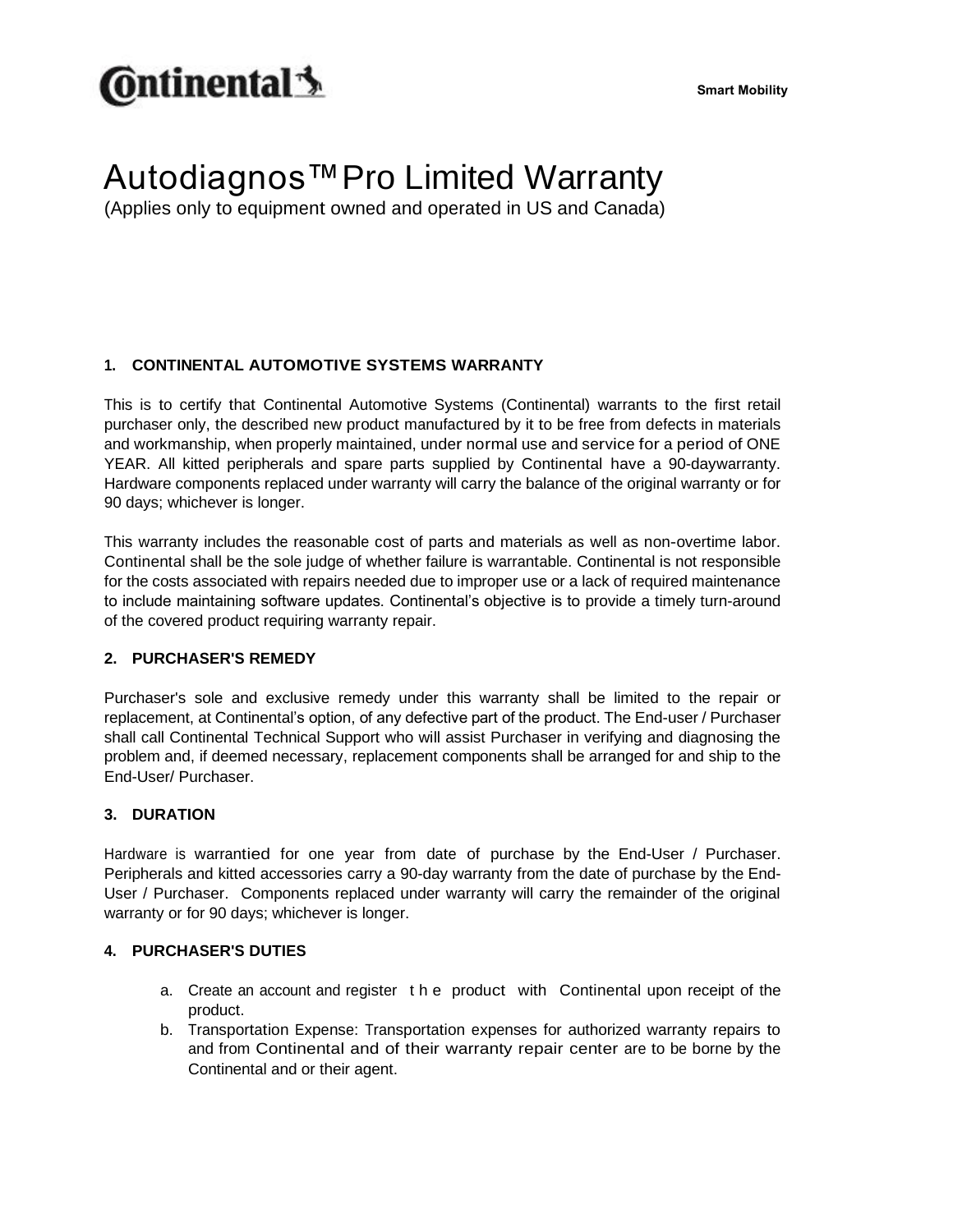## **@ntinental**

c. Notice of breach: E nd -Us er / Purchaser shall give written notice to Continental of any alleged refusal or failure of Continental to repair or replace as promised by this warranty no later than fifteen days after the End-User / Purchaser learns of such alleged failure or refusal.

#### **5. DISCLAIMER**

THE EXPRESS WARRANTY HEREIN IS IN LIEU OF ANY AND ALL OTHER WARRANTIES, EXPRESSED OR IMPLIED. NO IMPLIED WARRANTY OF MERCHANTABILITY IS MADE AND THERE ARE NO WARRANTIES WHICH EXTEND BEYOND THE DESCRIPTION ON THE FACE HEREOF.

#### **6. EXCLUSIONS**

The warranty and obligations stated here shall not apply to:

- a. Any product not registered with Continental.
- b. Any product repaired or altered without prior approval of Continental so as to affect adversely its stability or reliability.
- c. Any product subjected to misuse, abuse or accident as well as products used in a manner contrary to written instructions or normal operating procedure; to include maintaining the tool at the current software/firmware level.
- d. Any visible damage to product during original shipment or subsequent shipments to Continental's facility for service.
- e. Portions of products which are subject to warranties, if any, given by their manufacturers. Continental does not adopt these warranties.
- f. Parts, accessories or other items manufactured by others which are used or installed on the product as a result of Purchaser's specifications.
- g. Used items furnished by the Purchaser for installation on the product.
- h. Items which are not defective but must be replaced during the warranty period as a result of fair wear and tear or scheduled maintenance to include software and firmware updates.
- i. Spare parts sold will be under a limited 90-day warranty.

#### **7. EXCLUSION OF LOST PROFITS AND OTHER CONSEQUENTIAL DAMAGES**

Continental and its agents will have no liability for any lost profit, cargo loss, usage loss or other consequential damages alleged to have been caused by any defect in the product or any failure of Continental and its agents to meet any obligation under this agreement including the obligation to repair and replace set forth in Paragraph 2.